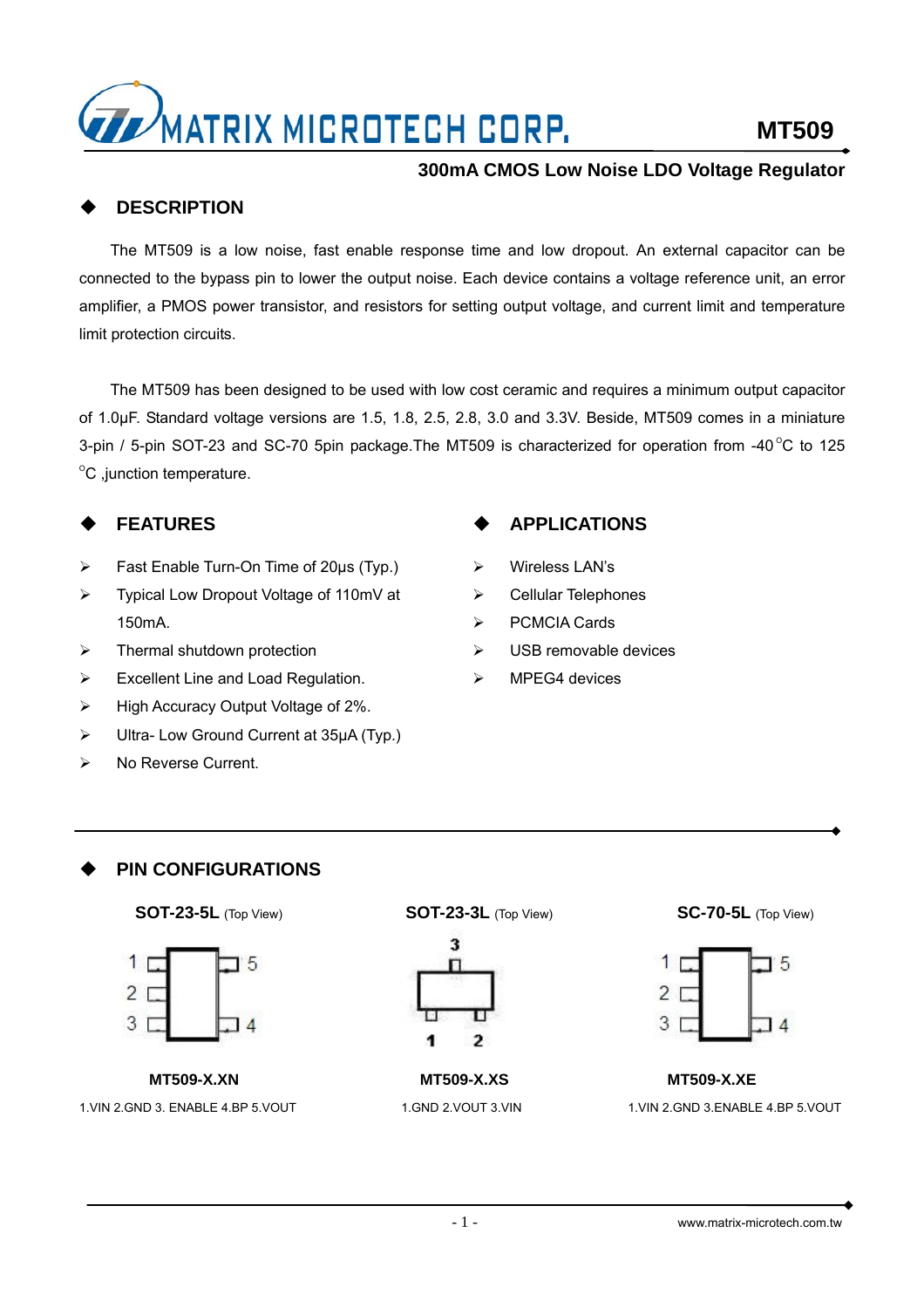

#### **300mA CMOS Low Noise LDO Voltage Regulator ABSOLUTE MAXIMUM RATINGS**

#### Parameter **National Industrial Symbol Maximum** Whit Input supply voltage  $V_{\text{IN}}$  8 V Enable voltage  $V_{EN}$  -0.3 to  $V_{IN}$  V Output voltage  $V_{\text{OUT}}$   $V_{\text{OUT}}$   $-0.3$  to 4.6 V Thermal resistance junction to ambient SOT-23-5L SC-70-5L  $\theta_{JA}$  230 300  $^{\circ}$ C/W Junction temperature T<sub>1</sub> T<sub>1</sub> 150  $\overline{C}$ Storage temperature range  $T_{STG}$   $1 - 40$  to 150  $^{\circ}$ C Lead temperature (soldering) 10sec  $T_{\text{LEAD}}$   $\qquad$  260  $\overline{c}$

Note:

Exceeding these ratings could cause damage to the device. All voltages are with respect to Ground. Currents are positive into, negative out of the specified terminal.

## **ORDERING INFORMATION**

| <b>Device</b> | Package |           | <b>Vout Volts</b>               |
|---------------|---------|-----------|---------------------------------|
| MT509-X.XN    | N       | SOT-23-5L | X.X 1.2/1.5/1.8/2.5/2.8/3.0/3.3 |
| MT509-X.XS    | S       | SOT-23-3L | X.X 1.2/1.5/1.8/2.5/2.8/3.0/3.3 |
| MT509-X.XE    | Е       | SC-70-5L  | X.X 1.2/1.5/1.8/2.5/2.8/3.0/3.3 |

## **POWER DISSIPATION TABLE:**

| Package | $\bm{\theta}_{\mathsf{JA}}$<br>$(^{\circ}C/W)$ | $T_A \leq 25^{\circ}C$<br>Power rating(mW) | $T_A = 70^{\circ}C$<br>Power rating(mW) | T <sub>A</sub> = 85 $^{\circ}$ C<br>Power rating (mW) |
|---------|------------------------------------------------|--------------------------------------------|-----------------------------------------|-------------------------------------------------------|
| N/S     | 230                                            | 543                                        | 348                                     | 283                                                   |
|         | 300                                            | 417                                        | 267                                     | 217                                                   |

Note :

1. Exceeding the maximum allowable power dissipation will result in excessive die temperature, and the regulator will go into Thermal shutdown

2 .T<sub>J</sub> Junction Temperature Calculation:  $T_J = T_A + (P_D \times \theta_M)$ ,

The  $\theta_{\mu}$  numbers are guidelines for the thermal performance of the device/PC-board system All of the above assume no ambient airflow

3.  $\theta_{IA}$ : Thermal Resistance-Junction to Ambient, D<sub>F</sub>: Derating factor, P<sub>O</sub>: Power consumption.

## **RECOMMENDED OPERATING CONDITIONS**

| <b>Parameter</b>                                                         |                    | <b>Operating Conditions</b> |                          |      | <b>Units</b> |
|--------------------------------------------------------------------------|--------------------|-----------------------------|--------------------------|------|--------------|
|                                                                          |                    | Min.                        | Typ.                     | Max. |              |
| Input Voltage                                                            | V <sub>IN</sub>    |                             | $\overline{\phantom{0}}$ |      |              |
| Input Capacitor $(V_{IN}$ to GND)                                        | ∪lN                |                             | 2.2                      | -    | μF           |
| Output Capacitor with ESR of 10 $\Omega$ max. ( $V_{\text{OUT}}$ to GND) | $\mathtt{C_{OUT}}$ |                             | 2.2                      |      | μF           |
| Junction temperature range                                               |                    |                             | $0 - 150$                |      | $^{\circ}$ C |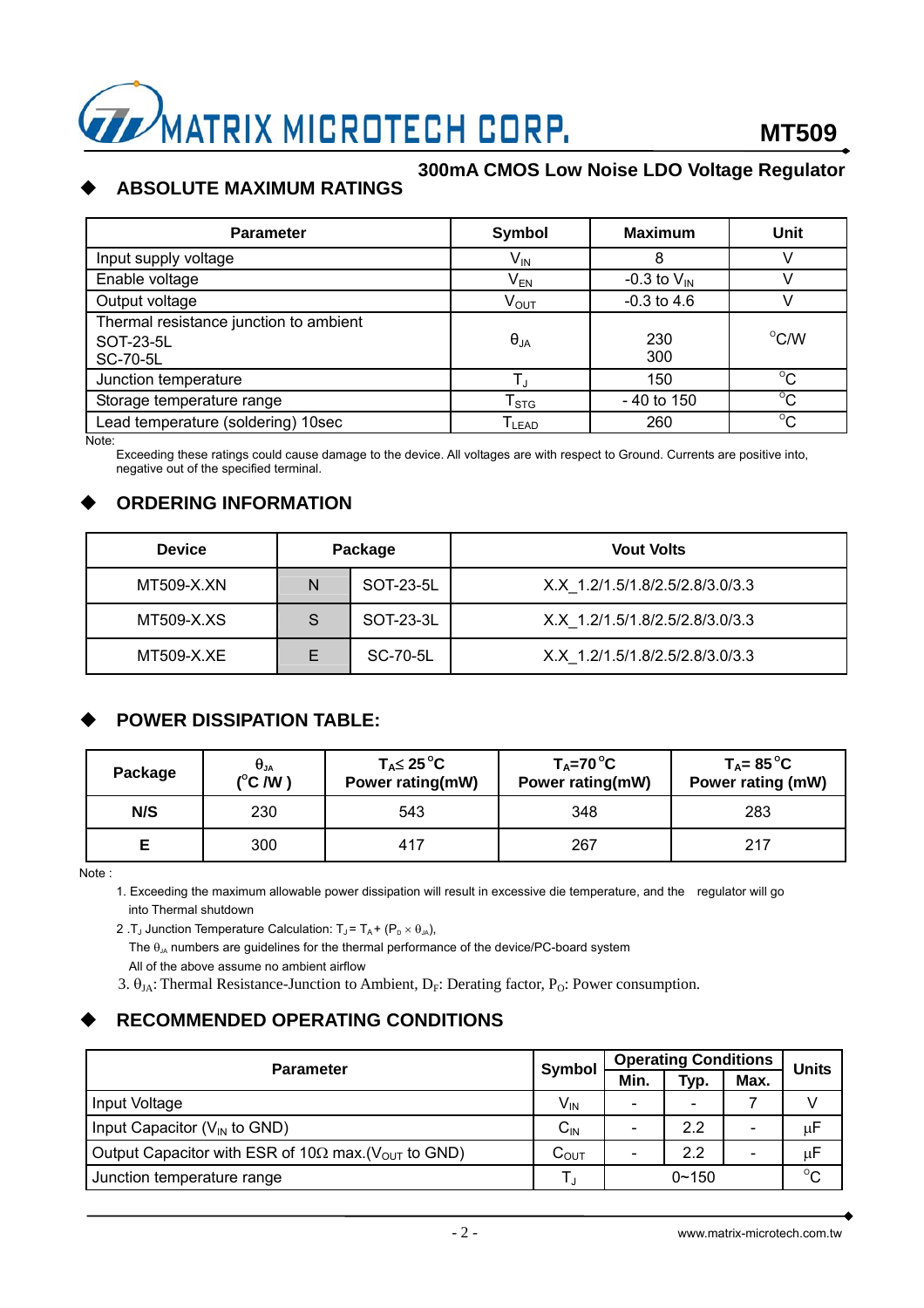

## **ELECTRICAL CHARACTERISTICS**

 $V_{\text{IN}}$  =5V; C<sub>IN</sub> = 2.2µF; C<sub>OUT</sub> = 2.2µF; I<sub>OUT</sub> = 10mA; T<sub>A</sub> = 25°C; unless otherwise noted

| <b>Parameter</b>                         | <b>Symbol</b>    | <b>Test Conditions</b>                                                      | Min.                     | Typ. | Max.                     | <b>Unit</b>      |
|------------------------------------------|------------------|-----------------------------------------------------------------------------|--------------------------|------|--------------------------|------------------|
| <b>Output Voltage</b>                    | $V_{OUT}$        | MT509-1.2                                                                   | 1.176                    | 1.2  | 1.224                    | V                |
|                                          |                  | MT509-1.5                                                                   | 1.470                    | 1.5  | 1.530                    |                  |
|                                          |                  | MT509-1.8                                                                   | 1.764                    | 1.8  | 1.836                    |                  |
|                                          |                  | MT509-2.5                                                                   | 2.450                    | 2.5  | 2.550                    |                  |
|                                          |                  | MT509-2.8                                                                   | 2.744                    | 2.8  | 2.856                    |                  |
|                                          |                  | MT509-3.0                                                                   | 2.940                    | 3.0  | 3.060                    |                  |
|                                          |                  | MT509-3.3                                                                   | 3.234                    | 3.3  | 3.366                    |                  |
| Line Regulation                          | $V_{SR}$         | $V_{IN}$ = ( $V_{OUT}$ + 0.8V) to 5.5V,                                     | $\blacksquare$           | 0.2  |                          | $\%N$            |
| Load Regulation (1)                      | $V_{LR}$         | $V_{IN}$ = ( $V_{OUT}$ + 0.8V) or 2.5V,<br>$I_{\text{OUT}}$ = 10mA to 300mA | $\blacksquare$           | 2.0  |                          | %N               |
| Dropout Voltage (2)                      | $V_D$            | $I_{\text{OUT}} = 10 \text{mA}$                                             | $\blacksquare$           | 8    | $\blacksquare$           |                  |
|                                          |                  | $I_{\text{OUT}}$ = 150 mA                                                   | $\sim$                   | 110  |                          | mV               |
|                                          |                  | $I_{\text{OUT}} = 300 \text{mA}$                                            | $\blacksquare$           | 250  |                          |                  |
| <b>Current Limit</b>                     | $I_{CL}$         |                                                                             | $\blacksquare$           | 600  | $\blacksquare$           | mA               |
| $V_{OUT}$ Temperature<br>Coefficient (3) | $T_c$            |                                                                             | $\blacksquare$           | 0.1  | $\blacksquare$           | $mV/{}^{\circ}C$ |
| Quiescent Current                        | $I_{\mathsf{Q}}$ | $V_{EN} = 0.4V$                                                             | $\overline{\phantom{a}}$ | 0.01 |                          | μA               |
|                                          |                  | $V_{EN} = V_{IN}$                                                           | $\blacksquare$           | 35   |                          |                  |
| <b>Thermal Protection</b>                | T <sub>PRO</sub> | Thermal protection temperature                                              | $\blacksquare$           | 150  |                          | $^{\circ}C$      |
|                                          |                  | <b>Protection Hysterisys</b>                                                | $\blacksquare$           | 20   | $\blacksquare$           |                  |
| Enable Input<br><b>Threshold Voltage</b> | $V_{TH(EN)}$     | Voltage Increasing,<br>Output Turns On, Logic High                          | 1.6                      |      |                          | V                |
|                                          |                  | Voltage Decreasing,<br>Output Turns Off, Logic Low                          | $\blacksquare$           | ÷,   | 0.4                      |                  |
| <b>Ripple Rejection Ratio</b>            | <b>PSRR</b>      | f = 10kHz, $I_{\text{OUT}}$ = 50mA, $C_{\text{bypass}}$ = 0.1µF             | $\blacksquare$           | 70   | $\overline{\phantom{0}}$ | dB               |

NOTES:

(1) Regulation is measured at constant junction temperature using low duty cycle pulse testing. Parts are tested for load regulation in the load range from 0.1mA to 300mA. Changes in output voltage duo to heating effects are covered by the thermal regulation specification.

(2) The  $V_D$  is defined as the input to output differential at which the output voltage drops 2% below its nominal value measured at 1V differential.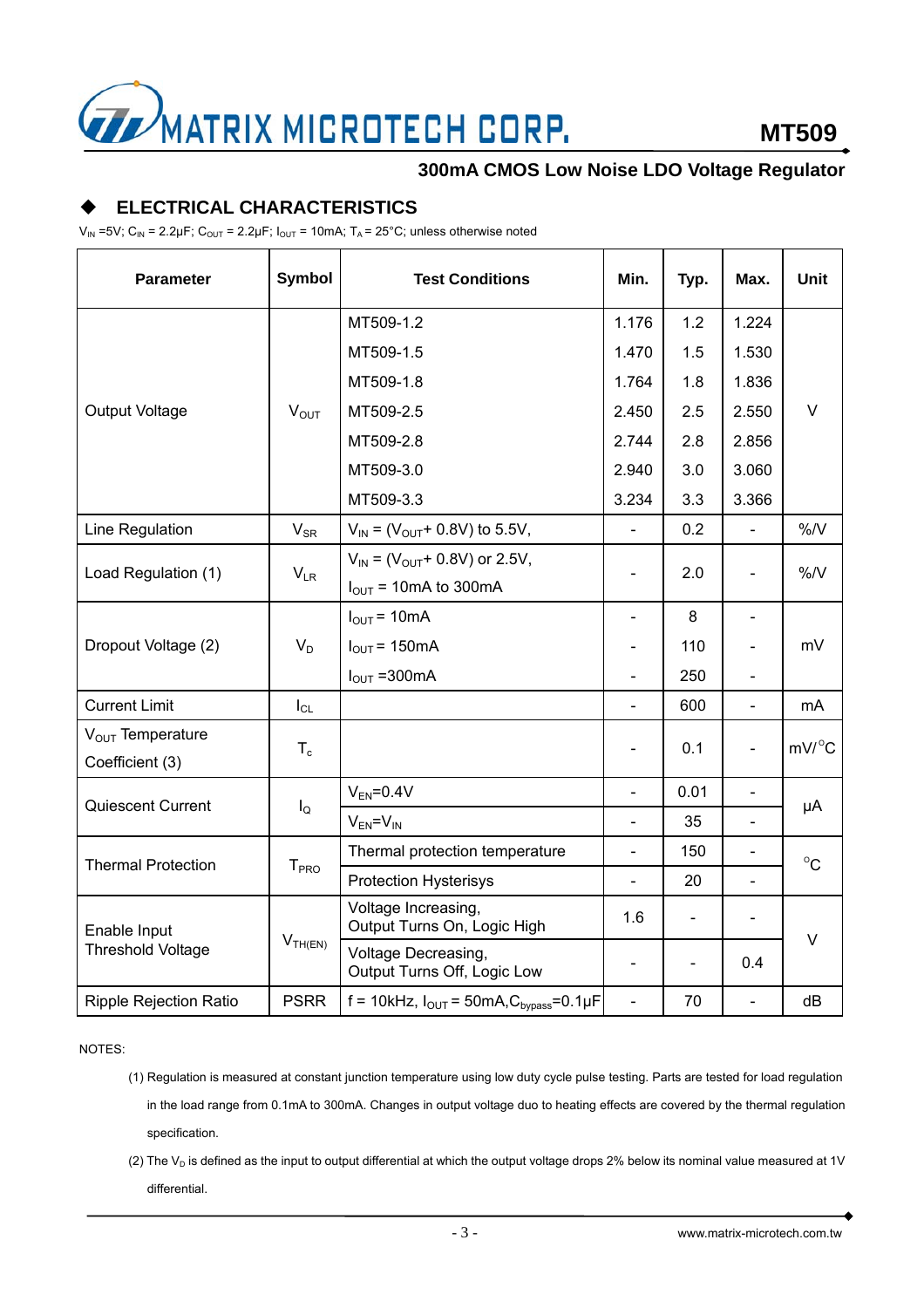

## **TYPICAL APPLICATIONS**



#### **APPLICATION HINTS**

Like any low dropout regulator, MT509 requires external capacitors to ensure stability. The external capacitors must be carefully selected to ensure performance.

#### **Input Capacitor**

An input capacitor of at least 1µF is required. The inexpensive Electrolytic capacitor is preferred. The value can be increased without upper limit.

#### **Output Capacitor**

An output capacitor is required for stability. It must be placed no more than 1 cm away from the VOUT pin, and connected directly between VOUT and GND pins. The inexpensive Electrolytic capacitor is recommended. The minimum value is 1µF but may be increased without limit.

#### **Thermal Considerations**

It is important that the thermal limit of the package is not exceeded. The MT509 has built-in thermal protection. When the thermal limit is exceeded, the IC will enter protection, and Vout will be pulled to ground. The power dissipation for a given application can be calculated as following:

The power dissipation  $(P_D)$  is

 $P_D = I_{OUT} * [V_{IN} - V_{OUT}]$ 

The thermal limit of the package is then limited to  $P_{D(MAX)} = [T_J - T_A]/\Theta_J$  where  $T_J$  is the junction temperature, TA is the ambient temperature, and ΘJA is around 230°C/W for MT509. MT509 is designed to enter thermal protection at 150°C. For example, if  $Ta$  is 25°C then the maximum  $P_D$  is limited to about 0.6W. In other words, if  $I_{\text{OUT}(MAX)} = 300 \text{mA}$ , then  $[V_{\text{IN}} - V_{\text{OUT}}]$  cannot exceed 2V.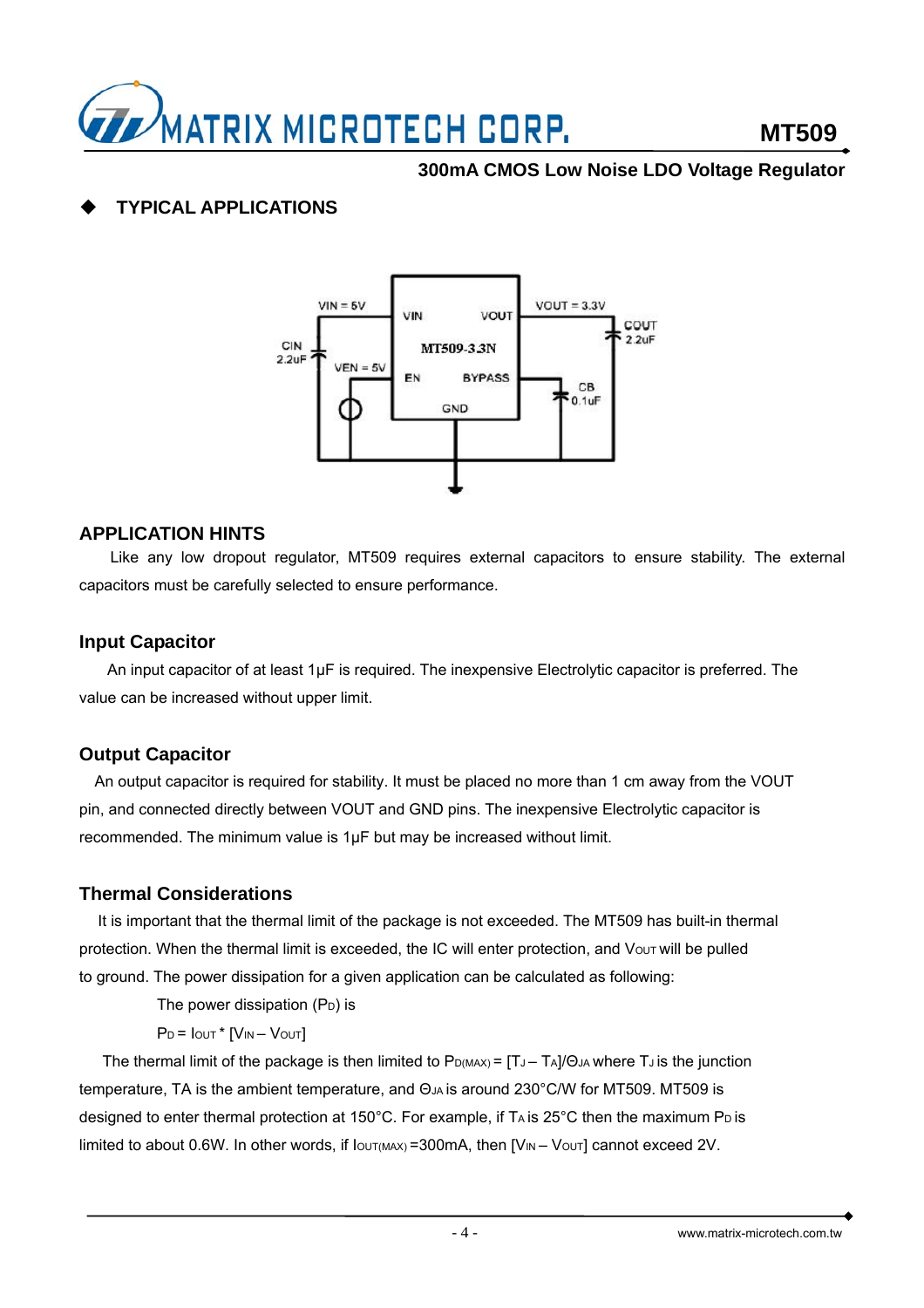![](_page_4_Picture_0.jpeg)

## **TYPICAL PERFORMANCE CHARACTERISTICS**

![](_page_4_Figure_4.jpeg)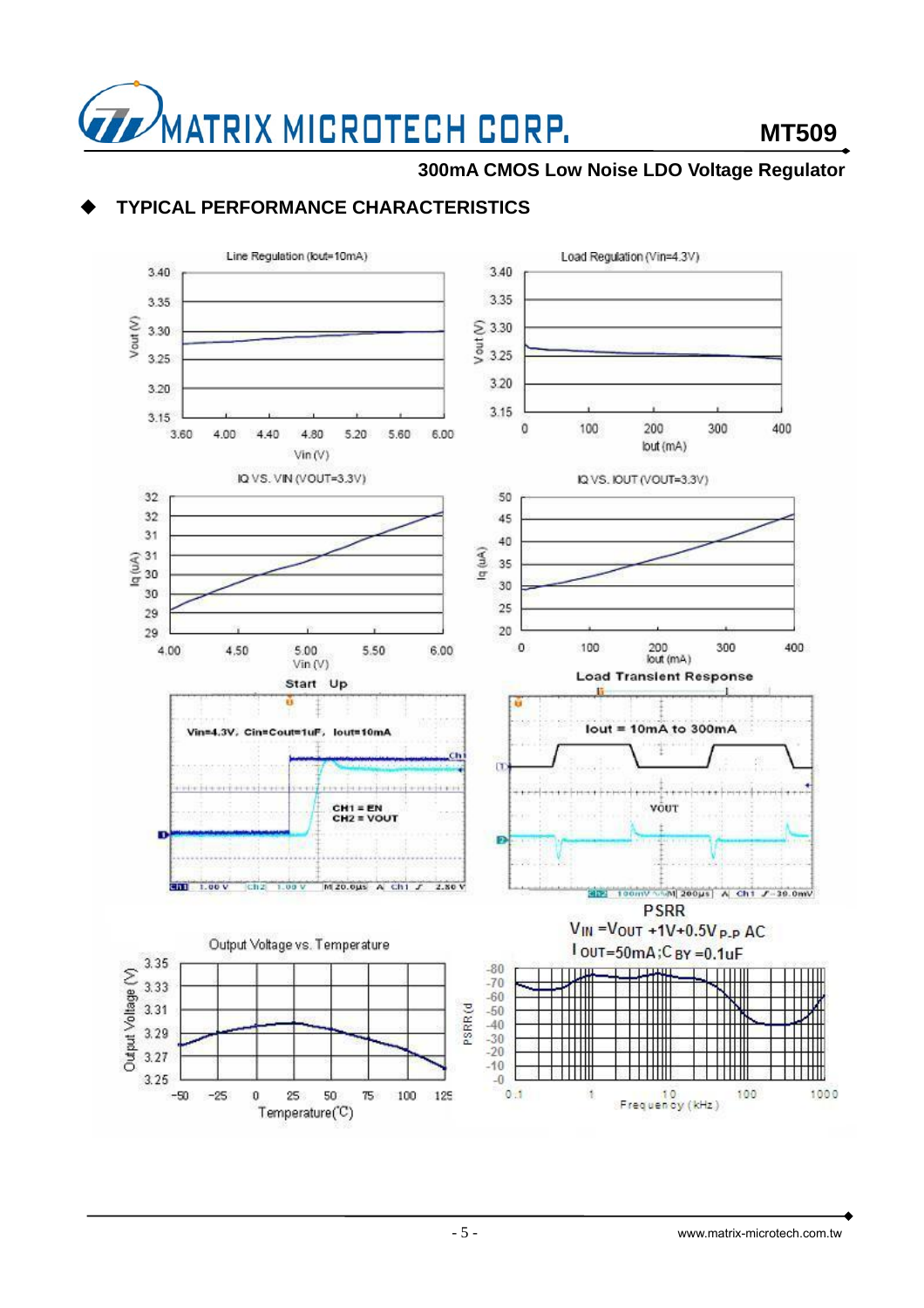![](_page_5_Picture_0.jpeg)

## **PHYSICAL DIMENSIONS**

**5-Pin surface Mount SOT-23(N)** 

![](_page_5_Figure_5.jpeg)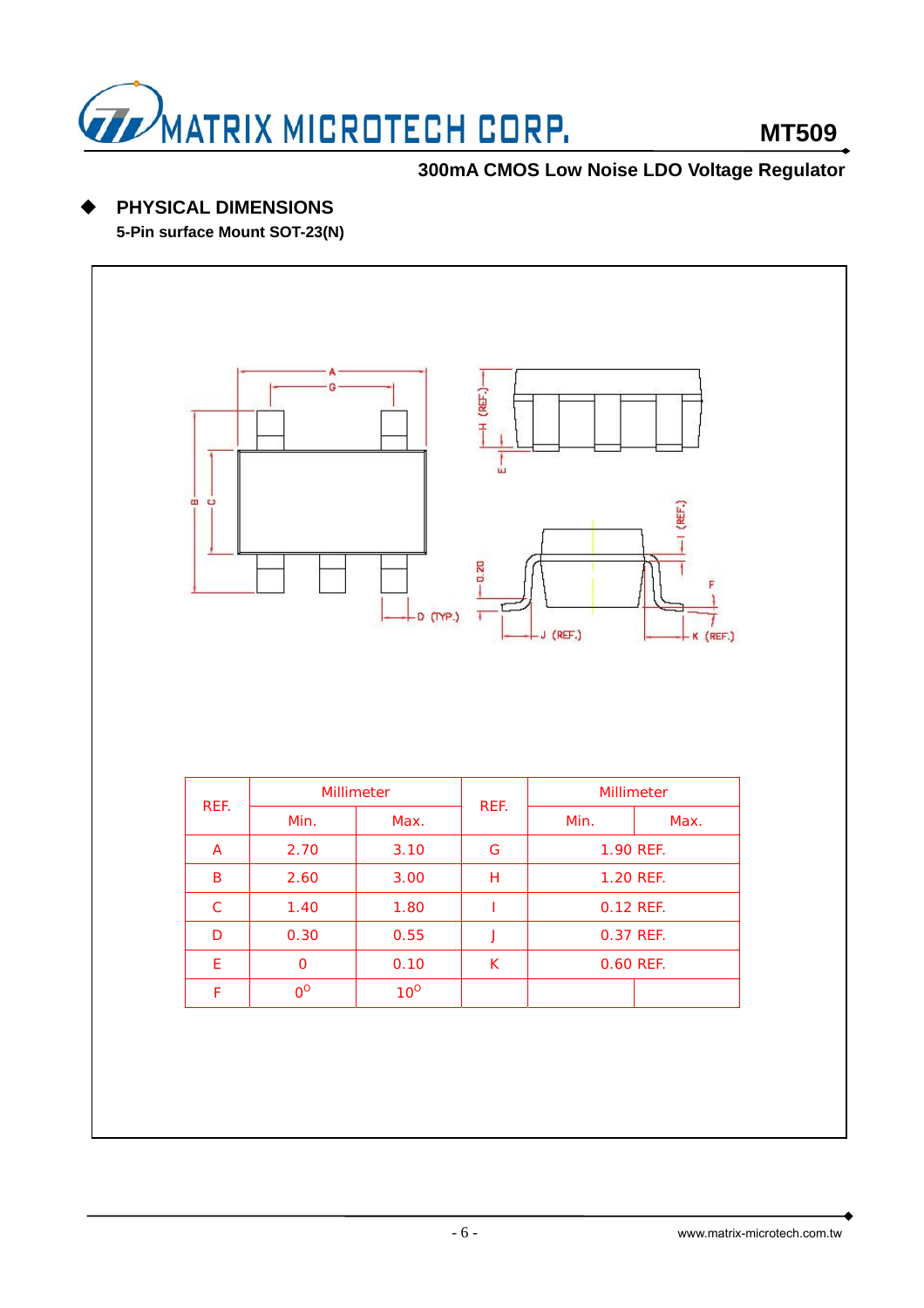![](_page_6_Picture_0.jpeg)

**PHYSICAL DIMENSIONS** 

![](_page_6_Figure_4.jpeg)